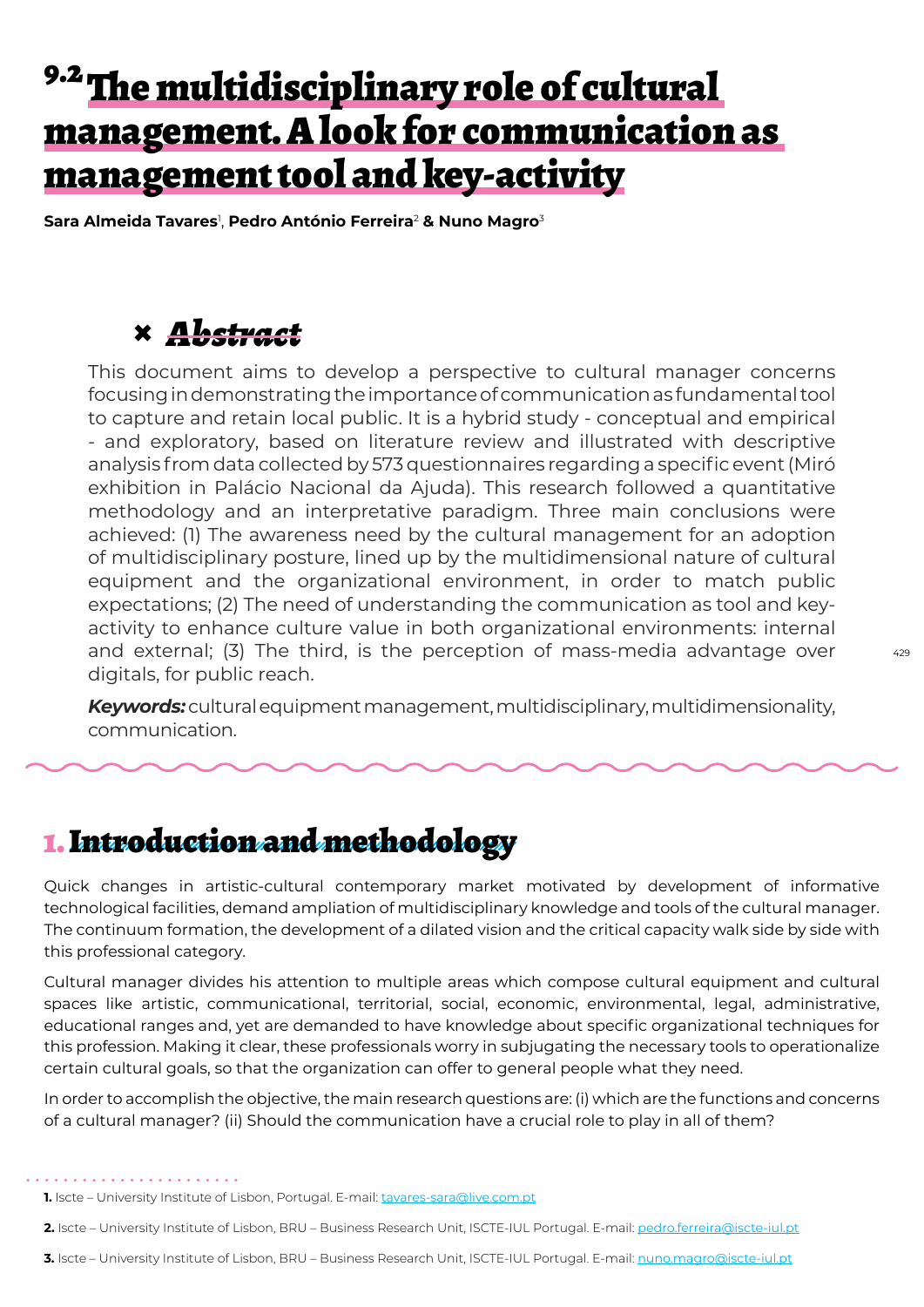This paper follows an event logic and is divided in chapters as follows:

- **a.** What is the meaning of cultural equipment and its management;
- **b.** The relation between cultural equipment and the creation of cultural networks on territory;
- **c.** The role of communication on management adding value;
- **d.** Marketing communication of cultural equipment;
- **e.** The communication as institutional contemporary function;
- **f.** The power of communication: real event analysis;
- **g.** Theoretical and practical contributes.

The methodology follows a qualitative logic supported by literature review, with the study case sustained by quantitative data obtained by self-administered questionnaires to public.

As main achievements, this article:

**a.** Provides inputs for an interterritorial plan creation;

**b.** Contributes for the discussion about ideologic construction of professional categories, in strands of thought building about its functions and concerns;

- **c.** Increases the understanding of communication as key-activity;
- **d.** Highlights the power of media in cultural events;
- **e.** Contributes to expose the need for a multidisciplinary training for cultural managers.

The value of this research is the discussion reinforcement for a new vision about the action scope of cultural managers, supported in the relation between cultural equipment dimensions and multidisciplinary attitude.

# 2. What is the meaning of cultural equipment and its management?

According to Teixeira Coelho (1997, p. 164):

430

 (…) for cultural equipment it is understood either as edifications designed to cultural<br>practices (theatres, cinemas, libraries,<br>culture centres, film libraries, museums)<br>either as cultural producers groups sheltered or not, physically, in an edifice or institution (…) In a closed dimension, turns a cultural space operational (...).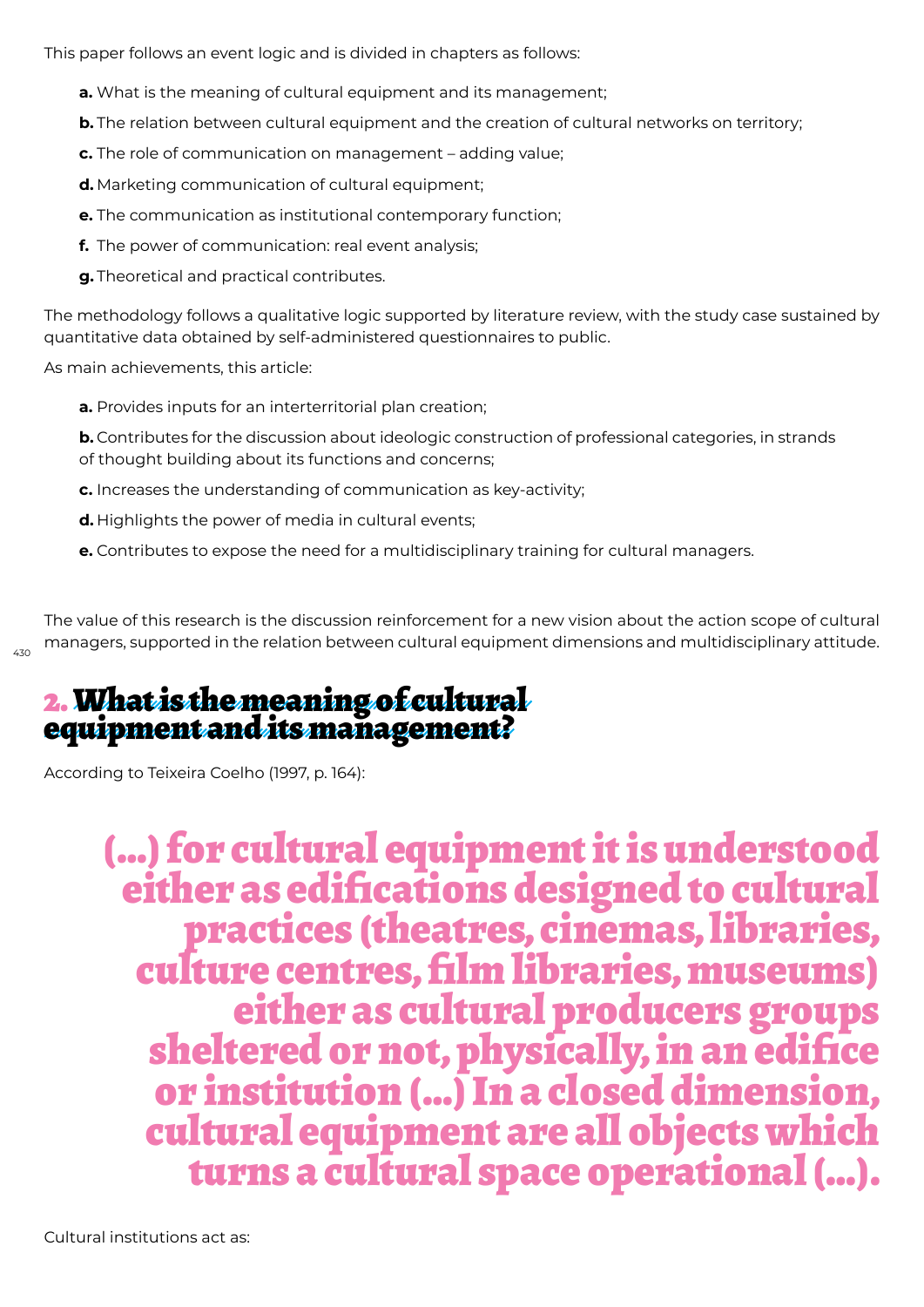*\*(…) spaces responsible for depositing goods, collections and objects, and for the reflection and production of knowledge. Its mission is to transform this heritage and the space it occupies into circuits of information, pleasure, and skills development, through forms of communication specifically designed for this purpose and strategic plans. Its management approach is responsible for bringing the public closer (through the capacity of its technical and human resources), which motivates the study of publics to diagnose their contexts and adapt their methods. (Carvalho, 2019, n/p)*

One of the biggest cultural promoters in a country is the circle of cultural institutions. They are museums, cultural centres, galleries and other institutions, public or private, whose purpose is to organize activities related to culture: exhibitions, concerts, debates, publications, research, shows in general. (Reis, 2003, p. 12)

The management coordinates and guarantees the fulfilment of activities and work processes, adopting the necessary technology for the exercises inherent to them for the benefit of the associations' success. Managers are required to be able to contain the range of skills and tools that contribute to provision, organization, leadership, and control (López, 2003). Thus, this discipline must be instrumentalized to operationalize certain objectives related to the cultural field, excluding the ideology that cultural institutions do not aim at sustainability - the manager is also concerned and busy with administrative and accounting issues (Perkins, 2010).

Multidisciplinary should be understood as a skill required of cultural managers, since it comprises all matters and functions inherent to the position, while also adding the skills and knowledge necessary to plan, organize, lead and control aspects and activities that are linked to the cultural field (Schargorodsky, 2003).

The manager's responsibility for certain activities involves him has a part of a cultural process or action - it aims to bring together methodologies and techniques that achieve «… the best performance with the lowest cost and greater relevance for society» (Boas, 2005, p. 103).

The manager has the responsibility that the activities are carried out efficiently (concern with managing resources and productivity) and effectively (managing and achieving objectives). Boddy (2011) cites Mintzberg, who was responsible for defining a set of ten manager roles that are divided into three categories: informational, interpersonal, and decisional. The first corresponds to the search, processing and dissemination of essential information for the organization to function; the second seeks to establish relationships, advise and influence processes with the team – it also works as a link between both categories; the third seeks to find opportunities, new projects and identifies areas of development, resolves crises, generates resources, directs the budget and represents the organization during negotiations, always defending its interests.

431

These culturally related professionals should prioritize the correspondence to the public duty of these institutions to acquire, preserve and enhance their collections and to protect and safeguard the heritage: *"*The notion of management is inherent to this public duty and implications for ensuring the legitimacy of ownership of these collections, their permanence, documents, accessibility and responsibility in cases of disposal, when permitted*."* (ICOM, 2009, p. 7).

As Barbalho (2005) points out, the political process of associations must correspond to the support and execution of objectives so that programming lines are created to fulfil organizational expectations, not neglecting that cultural institutions aim to create and share symbols that correspond to actions that meet the cultural needs of the environment and communities.

Santos and Davel (2017) point out the problem in dealing with the various environments that cultural managers aim to address, including the dimensional duality of equipment: the building itself and the artistic and/or cultural dimension (sheltered by a series of specific disciplines that guarantee good practices for meeting expectations - museology, museography, preventive conservation, etc.). Professionals linked to culture and art must gather knowledge of the practices inherent in the duty of preservation without losing the vanguard vision for monitoring and innovation according to organizational needs.

However, problems that may arise must be necessary, compensated for and reassessed from the various dimensions of organizational activity, all perspectives must be dissected, and no model offers a complete or ideal solution - they must be adapted to the organization and sector: inclusive to the mission, vision and objectives, to the dynamics and needs, to the bodies and workers… As Schargorodsky (2003) questions, will it be possible to solve organizational problems in the cultural field from generalist theories of administration, or will it be necessary new theoretical developments adapted to the sector?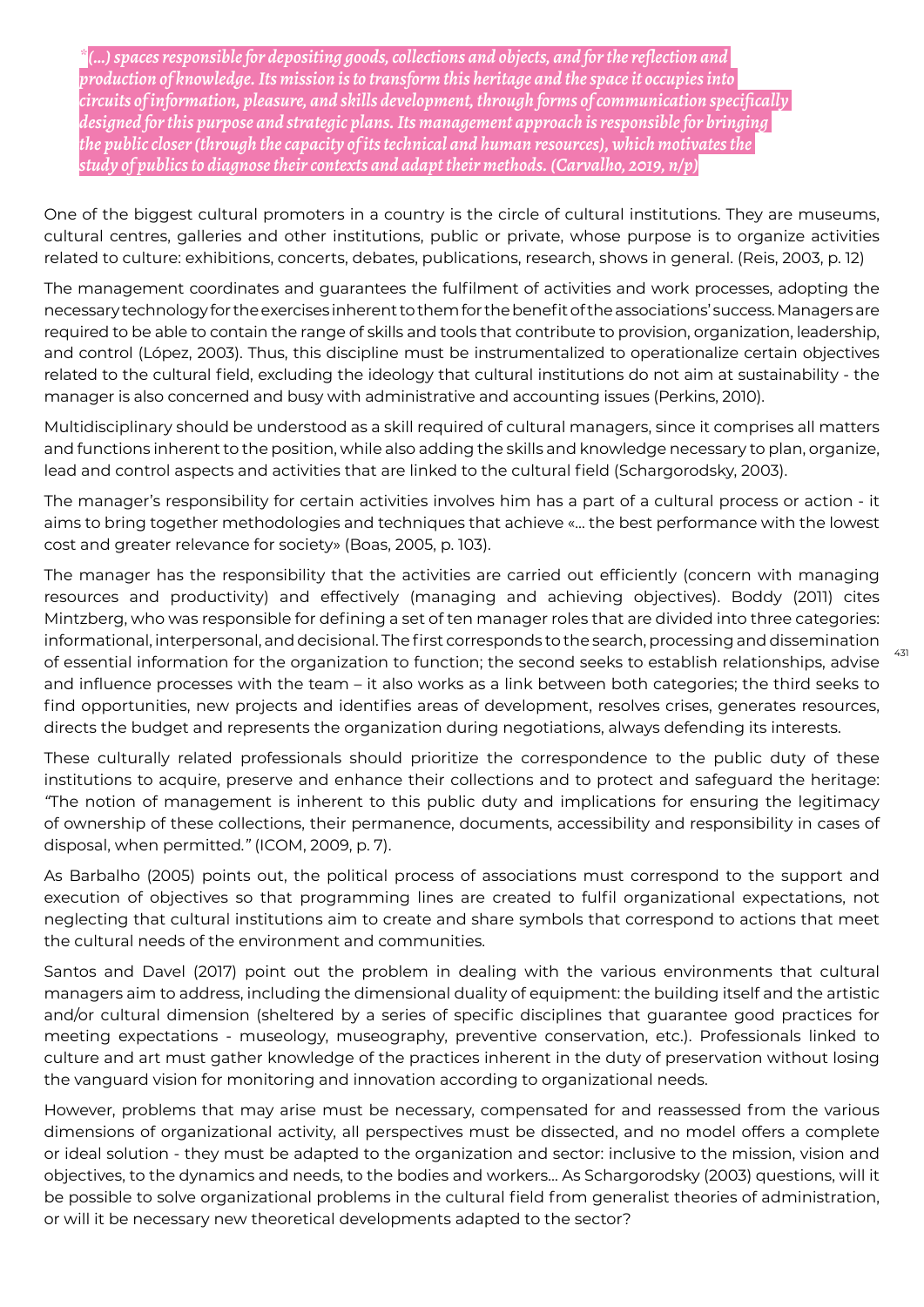Cunha (2007) points to a set of basic points corresponding to the cultural manager's range of action:

**a.** Knowledge of the territory where it operates so that it is possible to identify singularities, factors and key actors to bring together contexts of elements and organization priorities;

**b.** Knowledge of artistic and cultural factors, trends and innovations to direct cultural actions;

**c.** Monitoring of cultural policies at the various levels of action;

**d.** Knowledge and dominance of a set of disciplines and tools related to the various functions it performs.

### 3. The relation between cultural equipment and the creation of cultural networks on territory

Promoting dialogue between associations based in a certain territory and bordering areas is essential so that cultural spaces do not close on themselves. More and more, cultural equipment and agents have responsibilities that transcend the simple good functioning of institutions. They work to develop mechanisms that involve the creation and evolution of interpersonal relationships in a network. In addition to being extremely relevant, understanding the bridge between the facilities and the surrounding community so that the artistic, cultural, social, and economic roles of these facilities are in harmony, a benefit to dynamize and enhance the territory. It is characterized as a continuous process of sociocultural actions in a territorial community.

Developing cultural projects and/or actions that link equipment, a community and surrounding associations, translates into an active role in the creation and renewal of cultural and artistic identities and potentials, contributing eventually to the knowledge and recognition of equipment and territory. It is a cycle of mutual benefits that is built through relationships that develop the recreation of processes and values or ways of living in the community, under the participatory aspects, improving communication and life.

432 Understanding these factors is essential for good management performance, in which there is a tendency to govern work in a mainly organizational way, neglecting these dimensions involved and, consequently, the social aspect (Santos & Davel, 2017). The promotion of awareness-raising commitments and active participation of the individuals contributes for their personal, social, and cultural formation (Martins, 1995).

There is an increasing need for management to meet expectations of various kinds that enhance and contribute to the development of the macro environment in which they operate. By developing the strategy of cooperation between organizations that encourage the reduction of internal and external organizational barriers, a strategic management is promoted that becomes open between associations, forcing them to work as a team to obtain mutual benefit through the elevation of all the incorporating aspects of the area, corresponding to the sector's responsibilities. This inter-territorial cooperation requires fluid external communication, so that the institution does not close on itself or on a very restricted public, enabling easy access to culture and aiming at cultural actions for the constant reinvention of the universe of culture.

This collaboration triggers the need for a network, which may evolve into the creation of cultural networks between territories, going beyond the initial mere temporal union between actors who, by necessity, have applied practices in a network (Casacuberta & Mestres, 2006).

The manager of these facilities has the duty to monitor changes and trends concerning the sector, adapting to the territory and people, adopting the necessary tools to add value to the organizational work, activities, and cultural actions they develop.

The knowledge management and organizational strategy that focuses on workers, information and communication technologies is a model that requires an integrated organizational learning from various areas and aspects in which the institution operates (Cardoso, 2007), contributing to the production of shared data internally that speed up problem solving and decision-making processes. Adopting an organizational posture where social responsibility prevails leads to ethical recognition in which the well-being of employees is assumed, as well as promoting the development of the community in which it operates (Reis, 2003). These data shared in an internal environment allow them to be used in an external context to develop a healthy competition stimulated between associations, sectors or territories (Werthein, 2003).

Maximizing the local economy demonstrates the impact that cultural facilities have on the territory, as it allows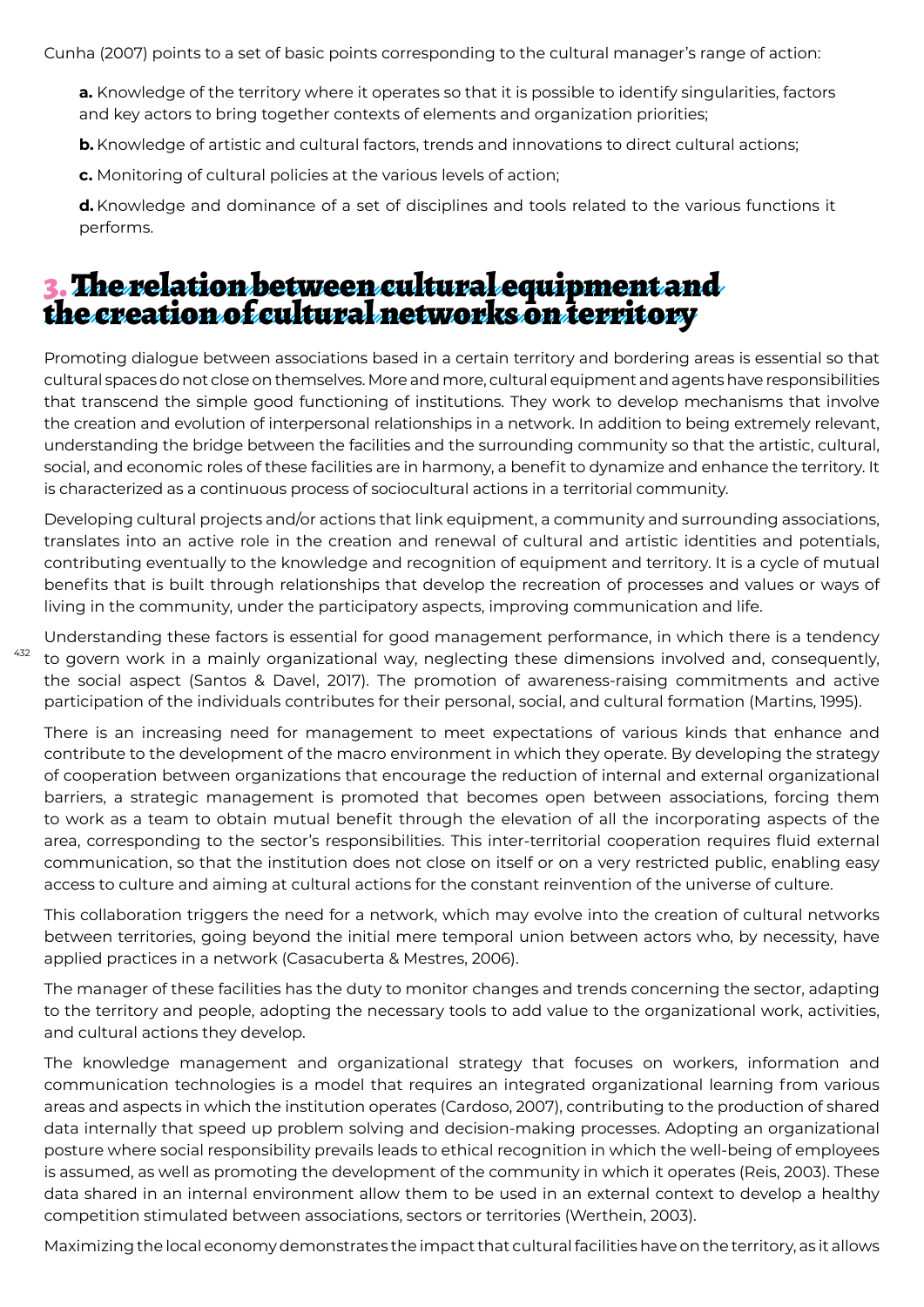the production and dissemination of cultural activities that invoke the public, the professionals involved and potential figures of interest (Santos & Davel, 2017).

As a result of these events, other economic segments can be activated for the development of communities and land, as it triggers reactions and actions resulting from the movement of new people in the area. Need and market are created for a specific audience that the equipment invoked.

This niche of opportunities creates a chain of network relationships that can be stimulated by local entities and neighbouring areas:

# process and access to goods cultural.  $_{\tiny \rm as}$ Culture is today one of the fastest growing sectors in post-industrial economies. Knowing how it works, in addition to expanding its performance as a factor of entry into the economy, will allow us to associate the improvement of<br>living conditions as part of the same strategy, favouring endogenous creation,<br>better organization of the production

(Werthein, 2003, p. 15)

In the detriment of this local economic activation, all the factors involved, whether social, political, educational, or even environmental, may reappear as opportunities for cultural and territorial growth.

In this chapter, it was intended to demonstrate succinctly that cultural management governs the way work is developed within an organization and that by stimulating teamwork and networking between institutions, they benefit each other, enhance the territory and serve up to the community. This system could lead to the opening of new mechanisms in other sectors also in network.

# 4. The role of communication on management – add value

Communication is the exchange of information through written or spoken means, symbols or actions that take place in common understanding. However, Teresa Ruão (2016) explains the evolution of the communicational perspective in associations, understanding that the term has evolved more applied, for example, to business or marketing communication. She explains that it continues in the sense that the association no longer is the only holder of information, because it flows, generating a role of creating organizational systems. This theorizing trend thinks of communication as the nature of associations gave rise to the term CCO (communicative constitution of associations). There is an evolution in the way it is understood, abandoning an ideology that communication takes place within organizations, to think about their institution through and under communication.

Therefore, communication should be recognized as a key management activity, since it is essential for the achievement of the goals set both for the internal and external environment. It is a value-generating discipline, whether from technological structures for the efficient organization of information, or from basic human communication, as they work to build useful knowledge.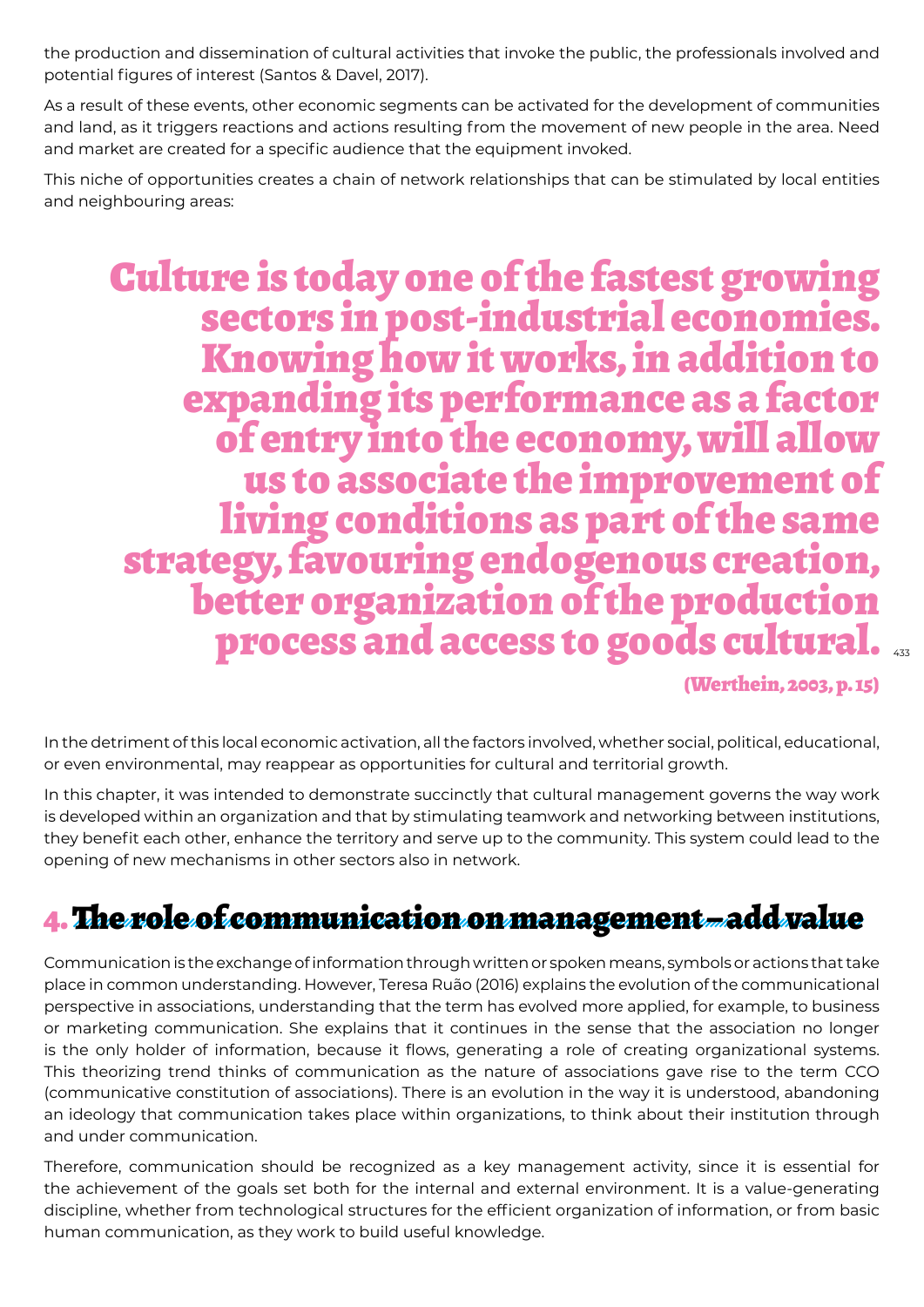It is through communication processes that associations add value through innovation, quality, distribution, and cost (Boddy, 2011).

Communication processes, as well as the channels for the passage of information, while functioning as instruments for the structuring of networks that lead to common understanding, these aspects are constant and re-evaluated by the receiver who produces feedback combined with the constant improvement of the communication system, as he points out Perkins (2008), communication and dissemination of cultural programs should be seen as an indispensable tool for promoting the bond between cultural producers and consumers.



Figure 1- The organizational communication

Source: Boddy, 2011, p. 485

Figure 9.2.1 – The organizational communication

▶ Source: (Body, 2011, p. 485)

#### 434 5. Marketing communication of cultural equipment's

Altered the change in the panorama after World War II, marketing is restructured to deal with excess production, assuming a new concept that is based on satisfying consumer needs and achieving organizational goals. These changes allowed a decisive positioning in associations and led to the expansion of functions inherent to structures, implying an understanding of the market and the behaviour of the public (Sobreira, 2010).

Aiming at this new orientation, marketing bets on building networks and partnerships, thinking globally and acting locally, developing its communication focusing on experiences and events that retain the public (Sobreira, 2010), including exploring the cultural environment through cooperation between cultural agents and entrepreneurs, which forces this discipline to assume a less economic and more communicational role.

This relationship also arises from global changes in the field of culture and its market, associations and financing, so that, at the same time, support is carried out by entrepreneurs, as they have come to understand the complementarity that a culture offers to their communication strategy and the way they act in society (Reis, 2003). Cultural marketing instrumentalizes culture to convey certain messages, instil practices and ideologies, developing a relationship between institutions and their audiences.

The relationship between markets and culture provided the growth of marketing exploration as a work tool for cultural agents, in which the objectives and interests of organizations and companies are sought to be reconciled with those of their public.

However, there must be awareness that entrepreneurs do not assume culture as a key activity of the company, since it only acquires and provides information, whereas cultural institutions, equipment and agents have it at their core of action.

Boas (2005) points out that it will be constructive to think of a cultural market based on cooperation and partnership work so that marketing emerges as a discipline that brings together achieving resources and valuing creativity. This installation of resources arises through the support and sponsorship of entities, including companies. According to Reis (2003), sponsorship can be considered as part of the cultural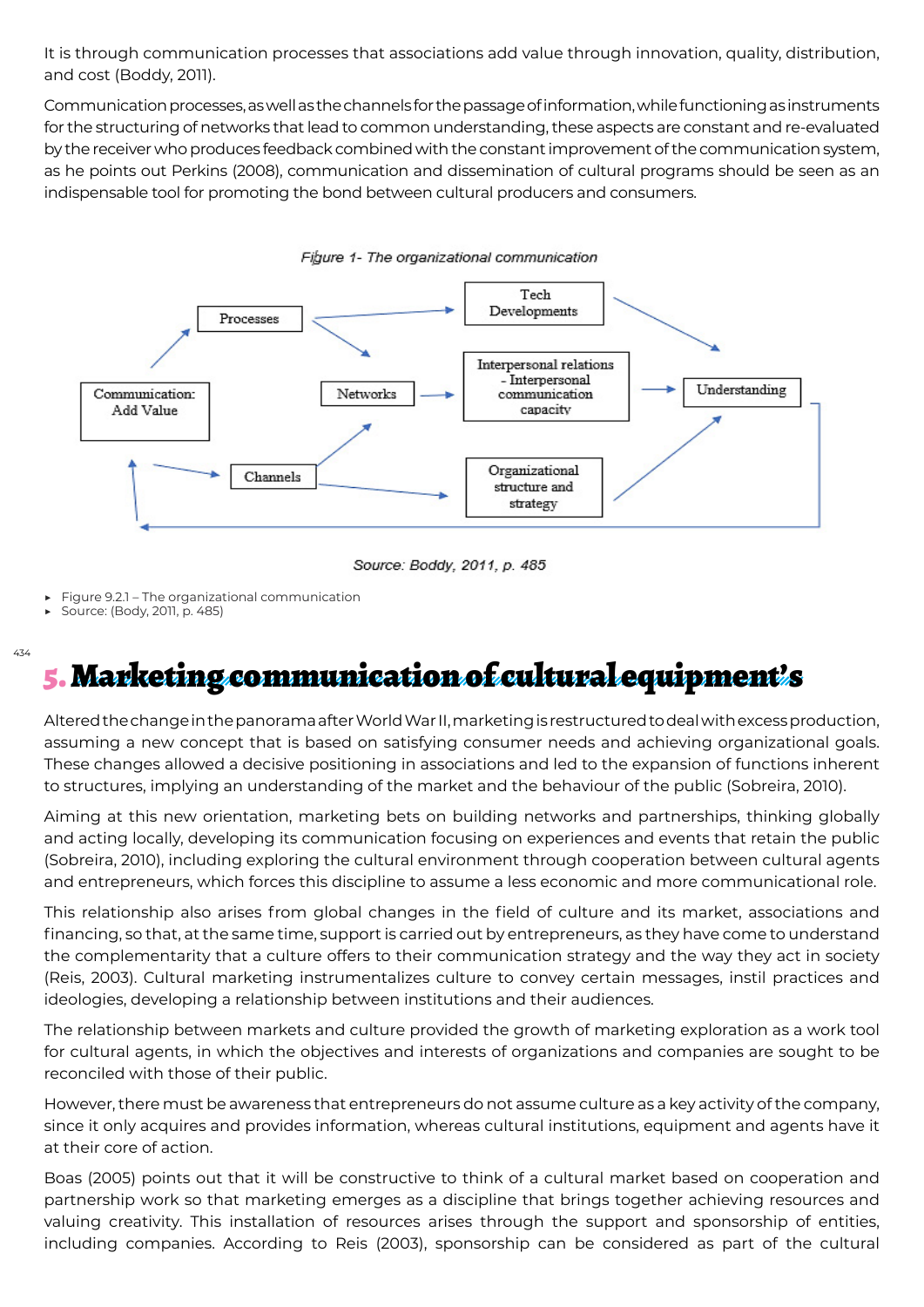marketing process, but it can also be considered in a more specific way. Companies that collaborate in this sense have not always conducted themselves based on cultural commitment, they simply intend to create circumstances with the public and the media (Reis, 2003).





Source: Reis, 2003, p. 24

Figure 9.2.2- Cultural Marketing Process

▶ Source: (Reis, 2003, p. 24)

As Toledo, Prado and Petraglia (2007) demonstrate, marketing plays an outstanding role in the formulation and implementation of strategies since this work starts from and towards constantly changing environments – the market and the competition. It is up to this discipline to position itself in these environments, efficiently communicating the information it gathers through the media.

Figure 3 - Cultural consumer behaviour



Source: Tavares, 2019, p. 21

- Figure 9.2.3 Cultural consumer behaviour
- ▶ Source: (Tavares, 2019, p. 21)

### 6. The communication as institutional contemporary function

With the evolution of traditional and mass digital media, communication acquires an undeniable power in the life of the population, thus it should be considered a phenomenon and a basic social process, since contemporary society is built around communication networks (Kunsch, 2018).

The social and cultural aspect tends to reinvent new interactive processes, given the current communicational reach provided by the rapid evolution of information and communication technologies. Institutions, regulatory and legislative entities increasingly understand the importance of adopting measures and recommendations that enhance cultural facilities.

In the recommendation on the protection and promotion of museums and collections, their diversity and their role in society, UNESCO<sup>4</sup> establishes a set of fundamental functions of museums - including some paragraphs dedicated to communication:

**×** 10. Communication is another fundamental function of museums. Member States should encourage museums to actively interpret and disseminate knowledge about collections, monuments, and sites within their specific areas of expertise and an organized organization, as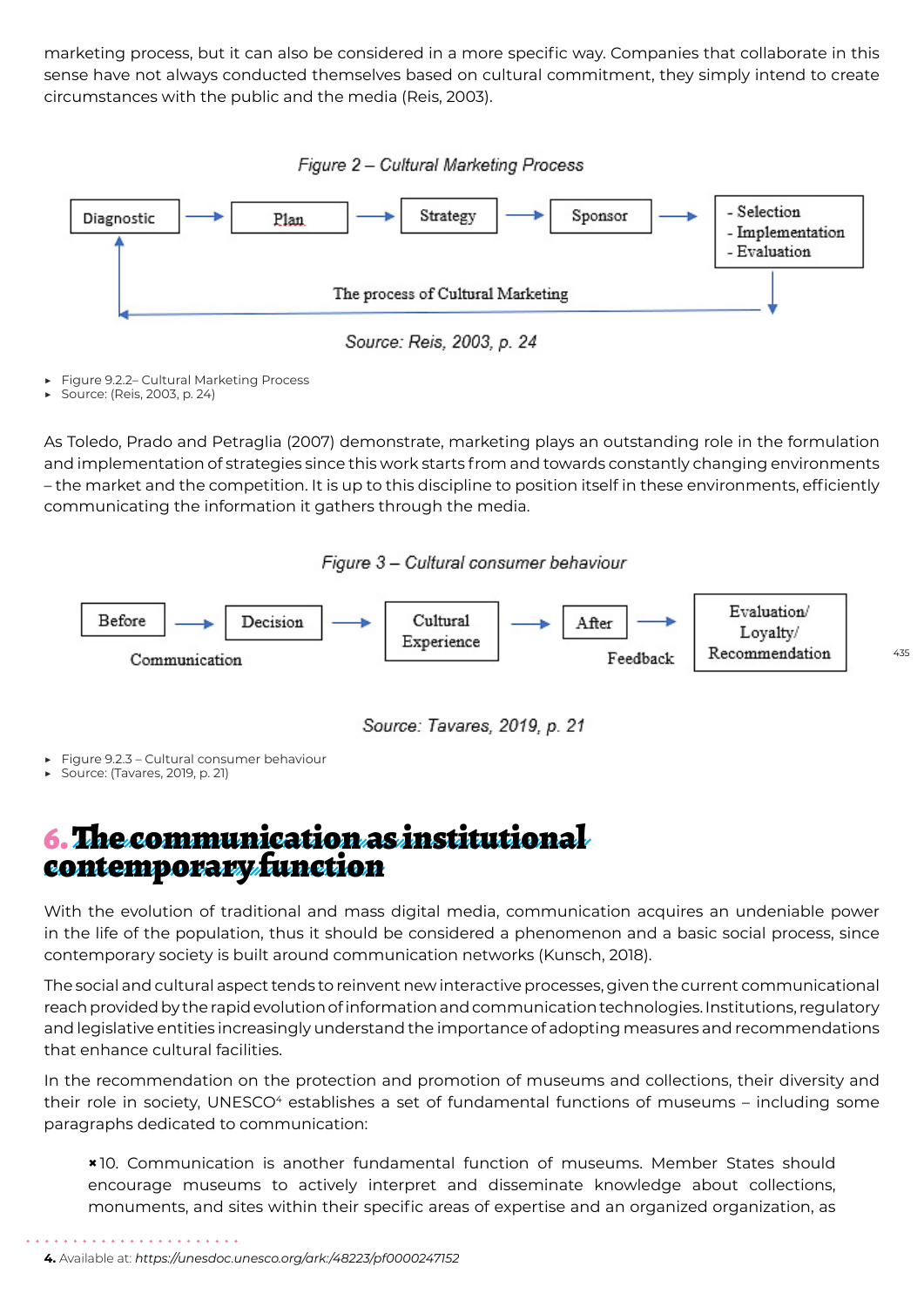appropriate. Museums should also be encouraged to use all media to advertise an active role in society, for example, organizing public events, participating in relevant activities and other interactions with the public, both in digital formats.

**×** 11. Communication policies must consider integration, access, and social inclusion, and must be conducted in collaboration with the public, including groups that do not normally visit museums. Museum actions will also be strengthened by public and community actions in favour of museums.

And, regarding communication and information technologies:

**×** 19. The changes brought about by the rise of information and communication technologies (ICTs) provide opportunities for museums in terms of preservation, study, creation and transmission of heritage and its knowledge. Member States should support museums to share and disseminate knowledge and ensure that museums have the means to access these technologies when needed to improve their core functions. (ICOM, 2015, p. 4)

The constant evolution of technological means that their adoption in different environments forces associations to renew their organizational perspective, as well as how they produce and disseminate knowledge. Mandatory management is directed towards the creation of value in communication networks, whether in an internal or external environment, as technology generates relationships that transgress barriers and reach all social structures. Social and cultural dynamics change accordingly to technology, at various levels of human tendency in relation to symbols and identities, and consequently communication starts to be oriented in a multilateral way.

When referring to contexts, relational aspects, etc., we seek to emphasize that organizational communication has to be thought of from the perspective of the dynamics of contemporary history. Therefore, it is necessary to read the situational realities, observing them, interpreting them, trying to understand them as cognitive structures that each person has and among which they will certainly select what really interests them, creating their own meanings and reacting according to conditioning circumstances or not. In this way, one can immediately perceive the complexity of dealing with communication and its interface with culture in the daily lives of associations. (Kunsh, 2018, p. 22).

The management of this multilateral transmission of information in an organizational context is a difficulty and challenge for managers. Communication processes are more interactive and occur in several directions, channels are diversified, and feedbacks lead to new processes. However, it is important to look at this issue not only from a strategic point of view to achieve goals, but also from a human point of view, namely workers and operating bodies. Communication can serve this ambiguity of perspectives and possibly none can offer an exact model to operationalize these issues. However, it should be the subject of reflection in order to find, if possible, a pleasant balance between the two.

# 7. The power of communication: real event analysis

Previously, specific research to obtain background and understanding of marketing strategy for a cultural event, was performed, also reinforcing as an important research topic the importance and strength of the various communication channels at the service of the cultural sector.

This research studies the marketing strategy employed in the exhibition in Lisbon, at the Palácio Nacional da Ajuda, of Joan Miró's works acquired by the Portuguese State. Information about this exhibition was advertised through various media and internet channels/social networks.

To analyse and request primary data from the Portuguese public of Joan Miró's temporary exhibition "Materiality and Metamorphosis" in Lisbon, self-administered surveys were carried out, delivered to public, during 8 days of December 2017 (days 1, 2, 3, 8, 9, 10, 16, 17). The construction, receipt and processing of the data was carried out by authors in accordance with Law No. 67 / 98 (about personal data protection). The application time was from 10am to 6pm. 600 inquiries were collected, with 573 valid. The information collection rate and questionnaire indicators are displayed on Table 1 and Table 2.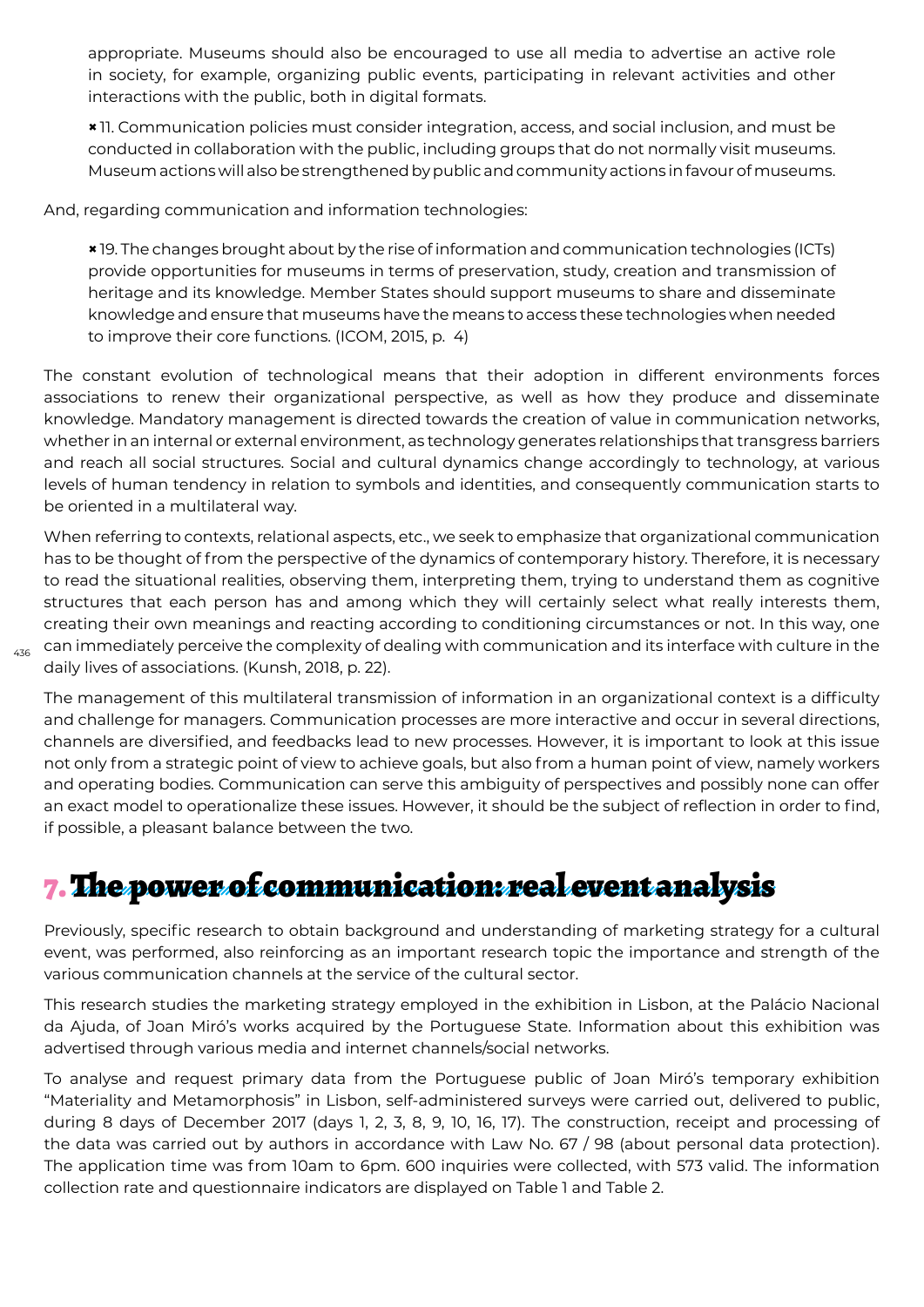| Day 1 | Day 2   | Day 3 | Day 8 | Day 9 | Day 10 | <b>Day 16</b> | <b>Day 17</b> | <b>Total</b> |
|-------|---------|-------|-------|-------|--------|---------------|---------------|--------------|
| 74    | 72<br>∠ | 87    | 63    | 89    | 70     | 47            |               | - 573        |
| 13%   | 13%     | 15%   | 11%   | 16%   | 12%    | 8%            | 12%           | 100%         |

Table 1 – Questionnaires swing by days

Source: Visitants quizz of Joan Miró art exposition in Palácio Nacional da Ajuda. Authorial

|       | <b>Delievered</b><br><b>auestionnaires</b> | <b>Collected</b><br><b>auestionnaires</b> | Responses rate | <b>Not valid</b> | <b>Invalid</b> | <b>Validation rate</b> |
|-------|--------------------------------------------|-------------------------------------------|----------------|------------------|----------------|------------------------|
| Total | 610                                        | 600                                       | 98%            | חר               | 573            | 95.5%                  |

Table 2 – Questionnaires apllication indicators

Source: Visitants quizz of Joan Miró art exposition in Palácio Nacional da Ajuda. Authorial

It was found that the media that made the public aware of the exhibition were mainly television and radio with 30.5%, newspapers with 20%, followed by recommendations from friends and family with 16% (Table 3). Through this data collection and the analysis that built Table 2, it was understood that the online media had a great impact on the public, but also the "spread the word" and recommendations do not go unnoticed with approximately 20% of the value total responses.



437

▶ Table 3 – Art exposition knowledge "Materiality and Metamorphose" through communication channels

Source: Visitants quizz of Joan Miró art exposition in Palácio Nacional da Ajuda. Authorial

As mentioned by Kotler and Keller (2012), the mass media are stimulating vehicles that aim to implement certain ideologies or enhance certain attitudes or behaviours. As in general rule, information transmitted by television, radio or newspapers reaches influencers or opinion makers who make it flow to the population less connected to the media. As the authors explain, this two-stage journey involves manipulating the original information against the opinions and ideologies of the first recipients, which will later influence the recipients belonging to their group. According to this informational succession chain, this study shows the need for mass communication to reach these influencers as a target audience, understanding that they will therefore lead the information to the general population.

The imposition of these mass media is more than evident in the case example, showing half of the total % of responses. However, the personal recommendation that usually proves to be more effective, is also exalted compared to the other options.

## Conclusions

As a result of globalization and the evolution of the associations' environments, the management of cultural organizations must correspond to the expectations of the community and contribute to the evolution of the territory in which it operates (Santos & Davel, 2017). The entire macro environment must be analysed and reflected as fundamental variable of action. The responsibility of these actions goes beyond internal aspects to contemplate the need for interpersonal relationships in external environments (Werthein, 2003).

This manager's task only can be developed if the manager has acquired knowledge and work tools in

**6.** Recommendation of friends and/or family.

**<sup>5.</sup>** General direction of cultural heritage.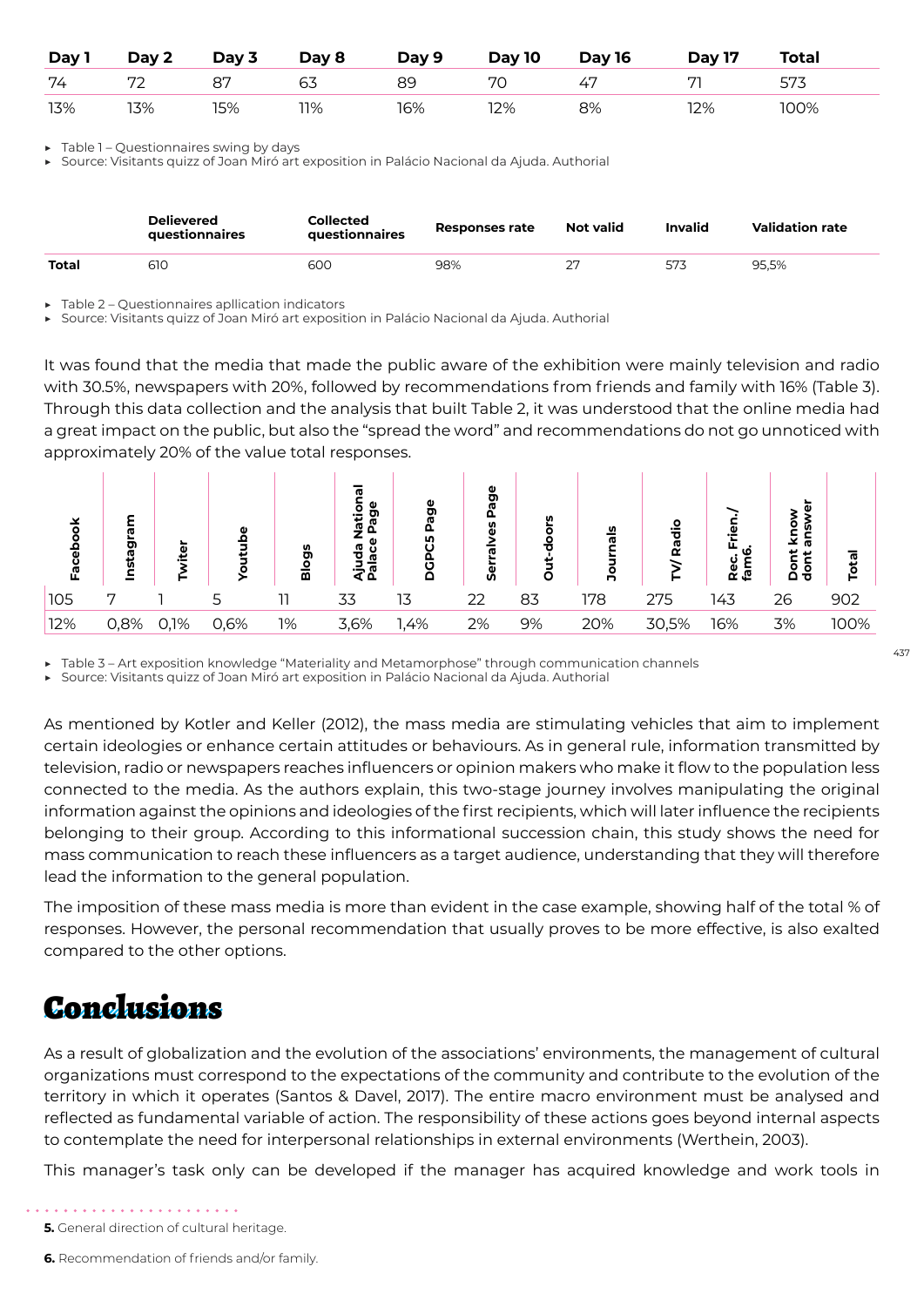the different areas in which an organization operates. This multidisciplinary posture must be enhanced and developed in the social environment, so that the manager becomes more flexible to organizational environments, adapts to the environment in which the organization operates, becomes knowledgeable and easily handles the necessary aspects to achieve compliance with the expectations of the sector (Cunha, 2007). Investing in community intervention measures creatively, organizing the communication channels and interpersonal relationships leading to the development of cultural realities assumed by the management that focuses on future cultural and community perspectives.

Allowing itself to work side by side with other organizations based in the territory and bordering areas will open doors to inter-territorial cooperation for growth and development in different areas, from social, cultural, educational, economic, etc. stimulate healthy competition between associations (Casacuberta & Mestres, 2006).

Embracing communication as a key activity creates opportunities to work and strengthen these relationships, acting in both internal and external environments, as this generates value (Boddy, 2011). Understanding it as a management activity for attracting and retaining the public is fundamental nowadays, including adopting all possible tools, both traditional and digital, and adapting them according to the specificities of each segment (Kunsch, 2018).

Increasingly, there is an intensive use of social networks or platforms to propagate useful information and capture the public. However, it must be understood that we live in a time of saturation of the flow of images and information, making it difficult targeting the selected public. On the other hand, this challenge must lead to a strategic communication process, being planned accordingly to the target and its needs, transmitted with a clear and objective message, and using assertive channels for this purpose. It will be useful to take the time to conduct a feedback survey with the target audience, paying attention to people and allowing them to be part of the improvement of the communication system.

#### 438 **References**

» Barbalho, A. (2005*).*Política cultural [Cultural politics]. In L. Rubim*.* (org.). *Organização e Produção da cultura* [Organisation and Production in culture] (pp. 33-53). Salvador: EDUFBA.

» Boas, R. (2005).Gestão cultural [Cultural management]. In L. Rubim (org.). *Organização e produção de cultura* [Organisation and Production in culture] (pp. 99-117)*.* Salvador – EDUFBA*.*

» Boddy, D. (2011). *Management an Introduction.* (5 ed.). New York: Prentice Hall.

» Cardoso, L. (2007). Gestão do conhecimento e competitividade organizacional: Um modelo estrutural [Knowledge management and organizational competitiveness: A structural model]*. Comportamento Organizacional e* Gestão*, 13*(2), 191-211*.*

» Carvalho, D. (2019, May 13). Mediação do Património Cultural [Cultural Heritage Mediation]. *A Pátria – jornal da comunidade científica de Língua Portuguesa*. Retrieved from https://apatria.org/uncategorized/mediacao-patrimonial-um-exercicio-de-humanidade/.

» Casacuereta, D., Mestres, A. (2006). Redes Culturales: una introducción [Cultural Networks: an introduction]. *Portal iberoamericano de Gestión Cultural, 14(julio)*. Retrieved from http://www.gestioncultural.org/ficheros/1\_1316759079\_bgc14-DcasacubertaAMestres.pdf.

» Coelho, T. (1997). Dicionário Crítico de Política Cultural, Cultura e Imaginário [Critical Dictionary of Cultural Politics, Culture and the Imaginary]*.* São Paulo: Editora Iluminuras Ltda.

» Cunha, M. (2007). *Gestão Cultural – Profissão em formação* [Cultural Management - A profession in the making]*.* [Master's thesis, Federal University of Minas Gerais]. Universidade Federal de Minas Gerais, Belo Horizonte, Brazil. Retrieved. http://www.gestioncultural. org/ficheros/BGC\_AsocGC\_MHCunha.pdf.

» ICOM. (2009). *Código Deontológico do ICOM para Museus* [ICOM Code of Ethics for Museums] [online). *ICOM*. Retrieved from http:// icom-portugal.org/multimedia/ICOM%20C%C3%B3digo%20Deontol%C3%B3gico%20Abril%2009.pdf.

» ICOM Portugal (Ed.) (2015). *Recomendação relativa à proteção e promoção dos museus e das coleções, da sua diversidade e do seu papel na sociedade.* Retrieved from http://icom-portugal.org/multimedia/documentos/UNESCO\_PMC.pdf.

» Kotler, P. & Keller, K. (2012*). Administração de Mark*et*ing* [Marketing Administration]*.* (14 ed.) São Paulo: Pearson Education.

» Kunsc, M. (2018). Comunicação estratégica nas organizações contemporâneas [Strategic communication in contemporary organisations]*. Media & Jornalismo*, *Coimbra University Press,* 18(2), 13-24.

» López, J. (2003). *La profesión de la gestión cultural: definiciones y r*et*os* [The profession of cultural management: definitions and challenges]*.* Portal Iberoamericano de Gestión Cultural (online). Retrieved from: http://www.gestioncultural.org/ficheros/BGC\_AsocGC\_ JBernardez.pdf.

» Martins, E. (1995). Fundamentos de animação socio-cultural no "território" ou comunidade [Fundamentals of socio-cultural animation in the "territory" or community]*. Ler Educação*, *16*(Janeiro/ Abril), 1-22. Retrieved from: https://repositorio.ipcb.pt/bitstream/10400.11/1342/1/ Ler%20Educa%c3%a7%c3%a3o-fundamentos.pdf.

» Perkins, J. (2008). Cultura *¿La agenda sempre inconclusa? [Culture? Na Ever Unfinished Agenda?]. Portal Iberoamericano de Gestión Cultural (online). R*et*rieved from* http://www.gestioncultural.org/ficheros/JPadula-Agenda.pdf.